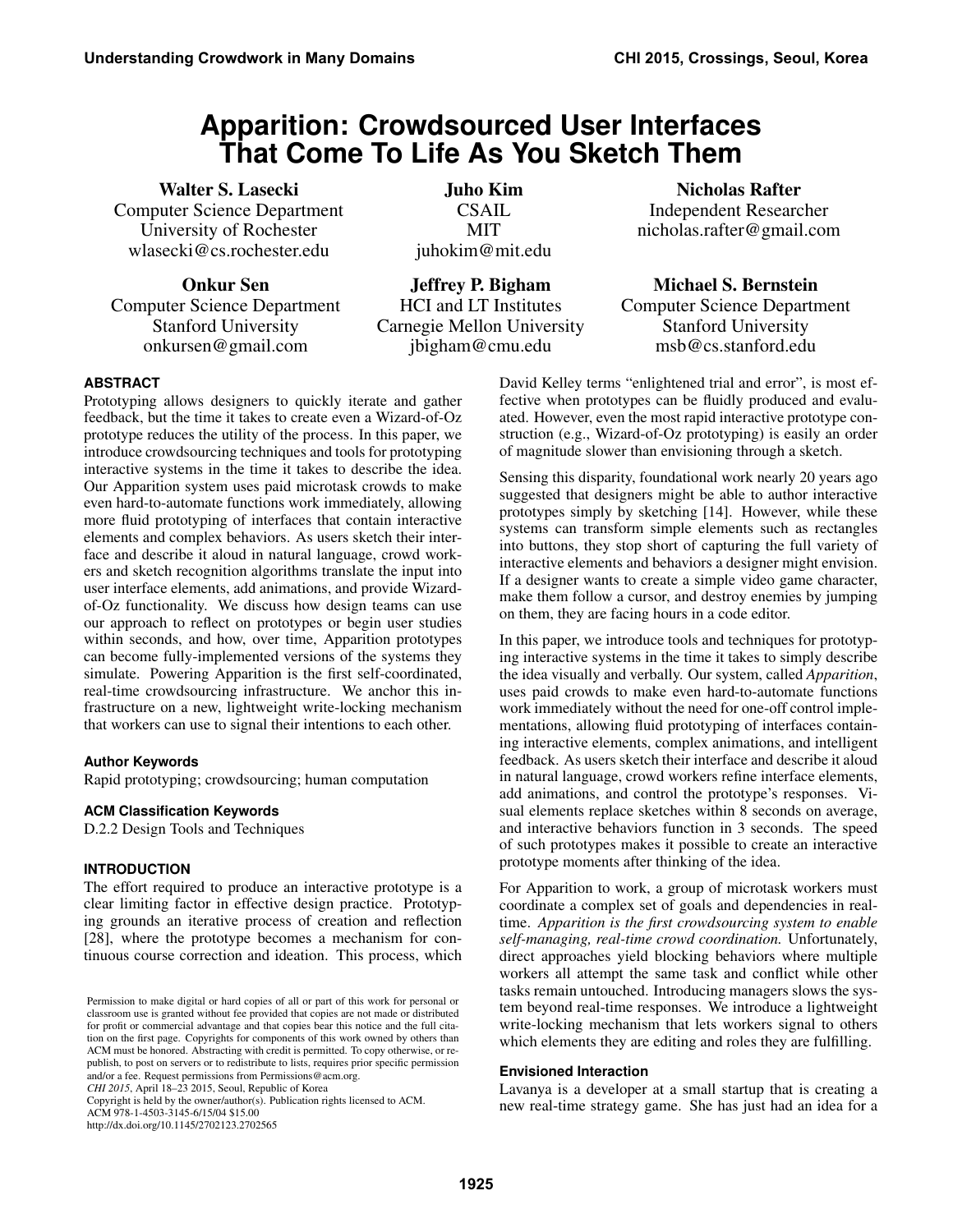

<span id="page-1-0"></span>Figure 1. Apparition allows designers to quickly create functional interface prototypes using sketches and verbal descriptions. (1) A collaborative canvas where the user(s) and workers can draw. (2) Drawing tools and icons to quicken workers' creation of UI elements. (3) A search function to help workers find relevant icons. (4) A to-do list that shows what has been drawn by the user but not yet converted to UI elements. Workers can "accept" tasks to signal what they are currently working on. (5) "In-progress" markers for workers to show where they are currently working to avoid conflicts.

new enemy character. Lavanya flags her coworker Ellen to tell her about the idea, but Ellen is unsure whether the character will fit the feel of the game. In response, Lavanya opens Apparition and begins to quickly sketch out a scenario.

As Lavanya sketches a version of the game UI, her sketches are immediately converted into properly aligned interface elements. In less than a minute, Lavanya has sketched a rough version of the game's UI, complete with a handful of enemy characters. "See, these creatures run away when I get too close," Lavanya explains, "they find some distance and then start following me again." As she describes her idea in more detail, the new enemy characters on screen begin to look and act as she describes. Ellen then pulls out her tablet, connects to the same Apparition session as Lavanya, draws a few of her own characters, and sees how the system responds in various situations. When Ellen finds situations that were underspecified, Lavanya describes aloud how the approach would work, and the system-controlled characters change their behavior to match. Impressed, Ellen tells Lavanya she should demo this approach at the team meeting later that afternoon.

While Lavanya prepares her talk, she puts Apparition into "Bake In" mode, which continues to improve the prototype without further end-user intervention. A few hours later, when demoing the system to the team, Lavanya notes that the workers have replaced the early images with more refined assets. The previously described behaviors are still in effect but are continuously refined as people ask questions and make suggestions. Team members can copy the interface and branch, comparing ideas side-by-side.

# **Outline and Contributions**

Apparition works to make near-instant prototyping possible by using human computation to power interactions that automated systems cannot yet handle alone. Apparition users can fluidly prototype designs by sketching and speaking on a shared canvas. If its automatic sketch recognition algorithm recognizes UI elements, Apparition replaces them with higher-fidelity representations [\[14\]](#page-9-1). For all other elements friend lists, game characters, map interfaces — paid crowd workers coordinate the transformation of each sketch into the desired prototype element. Given more time to "bake in," the prototype visuals continue to develop. Users can speak desired behaviors, *e.g.*, "when I click the button, the friend list slides over and the map pops up," and crowd workers Wizardof-Oz the behavior the next time the action is triggered in real-time.

We make the following contributions in this paper:

- The first crowdsourcing system where workers selfcoordinate to complete a complex task in real-time.
- The concept of intelligent prototyping tools powered by an on-demand, self-coordinating crowd.
- Methods and tools for coordinating large groups of people on simultaneous control and creation tasks.
- Apparition, a tool that lets crowds of online human workers collectively help users create working interface prototypes from sketches and verbal descriptions in seconds.
- Validation of our approach through examples of the types of prototyping that Apparition makes possible.

We begin with a discussion of the background and related work in design, prototyping, and crowdsourcing. We then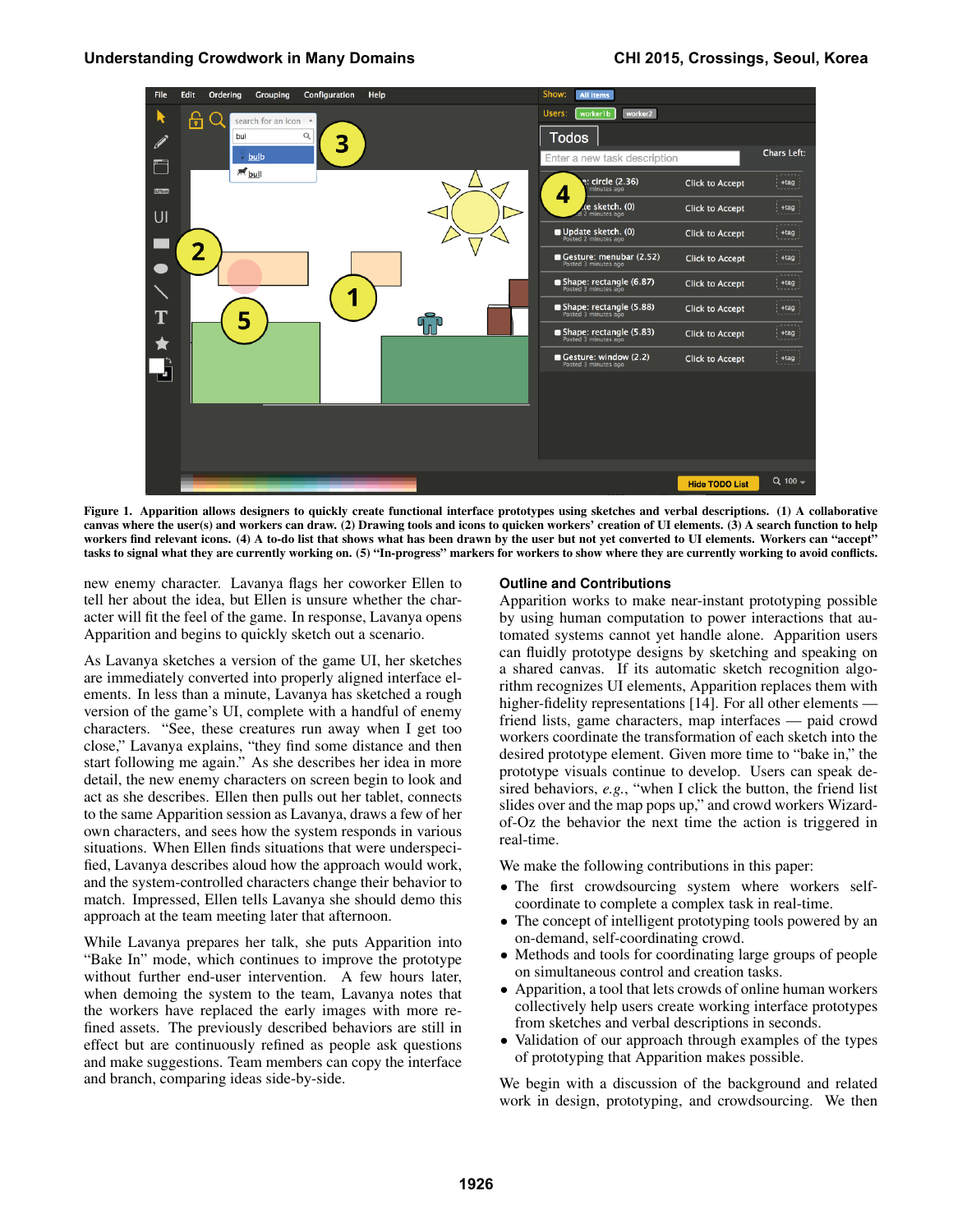discuss how Apparition works and demonstrate that it can quickly create accurate, functional prototypes. We conclude with a discussion of our results and future directions of research made possible by releasing Apparition.

# **BACKGROUND**

Apparition builds on 20 years of Wizard-of-Oz prototyping tools and demonstrates how paid crowds can form a scalable, always-available set of wizards. It also extends the literature from static screenshots to functional prototypes with dynamic, intelligent behaviors. In this section, we discuss prior work in UI sketching, prototyping, and crowdsourcing.

# **Easier Prototyping with Sketching and Wizard-of-Oz**

Tools such as Balsamiq (www.balsamiq.com) or JustInMind (www.justinmind.com) allow designers to create interfaces without requiring the same significant intervention during testing that paper prototypes do. However, these applications require training and a large amount of effort to create, making them impractical during the earliest stages of design [\[14\]](#page-9-1).

Systems such as SILK [\[14\]](#page-9-1) and DENIM [\[20\]](#page-9-2) reduce the overhead of prototyping by recognizing designers' sketches as interface elements. Designers can then create a linked storyboard defining appropriate state transitions for different interactions. While this is effective, the scope of elements they recognize is limited and interactions can only result in individual state updates.

d.tools [\[9\]](#page-9-3) allows designers to begin with a rapid prototype created from visual statecharts and move towards implementation versions by adding code to parts of the statechart. d.note[\[8\]](#page-9-4) allows users to revise both appearance and behavior by annotating screenshots and storyboards. Apparition allows similar revisions of behaviors and appearance in realtime during interaction via speech and sketching.

The advantages of multi-modal interaction, *e.g.*, combining sketching with spoken natural language descriptions, have been studied in diverse settings and contexts [\[3\]](#page-9-5). Natural language provides a means of capturing many types of information that is difficult or unnatural to capture in sketches, *e.g.*, temporal relationships, behaviors, and spatially disjoint elements [\[3\]](#page-9-5). By integrating voice, these selection, scoping, and description issues become single-interaction tasks rather than multi-step processes. Apparition uses multimodality to expedite the creation process for the end-user and clarify meaning for crowd workers. We aim for a process like describing a system to a co-located colleague.

Designing behaviors is difficult partly because of limitations in tools available to designers—a vast majority of 267 interviewed designers found programming behaviors more difficult than visual design [\[26\]](#page-9-6). More importantly, behaviors targeted by these designers were too diverse to embed into any one system with a fixed set of supported features. Apparition addresses this problem by leveraging human intelligence with spoken language to support highly diverse sets of behaviors with just a simple description. These designers also struggled to fully communicate their desired behaviors with the developers building the system. One goal of Apparition is to allow designers to easily create a "living spec" that developers interact with to better understand the designers' intended behaviors.

Wizard-of-Oz control simulates complex functionality in prototypes [\[11\]](#page-9-7) – a human "wizard" provides feedback or control to simulate difficult-to-implement features. For instance, to test whether a chat-based support tool will help users better find information on a webpage, an instant messenger tool might be built into the site so that users can communicate with a designer instead of an automated system.

Tools such as SketchWizard [\[5\]](#page-9-8) make Wizard-of-Oz prototyping easier by allowing the end-user to create pen sketches, and a wizard behind the scene converts their sketch into geometric shapes and elements. Because of the speed and accuracy needed to keep up with even within-lab use cases, situational planning and practice is needed for wizards to support trials with users in real-time. In contrast, Apparition provides a canvas and coordination tools that allow many crowd workers to share the work of keeping up with user interactions in live sessions and demonstrations. Thus, Apparition provides open-ended support without prior planning or setup.

Apparition's ability to use speech also extends the expressiveness of the interfaces and behaviors that can be prototyped. Turvy [\[24\]](#page-9-9) used Wizard-of-Oz to control an intelligent agent that users could instruct in natural language. Turvy let researchers see how users would really interact with their agent, leading to insights that can aid in the development and automation of a released system. Prior work has also explored Wizard-of-Oz conversational interaction, including combining the input of human wizards and machines [\[7,](#page-9-10) [18,](#page-9-11) [27\]](#page-9-12).

While quicker and easier than a full implementation, these Wizard-of-Oz powered systems are generally one-off and can still require significant development effort. Apparition overcomes that by providing a set of broadly-applicable tools and techniques for coordinating multiple workers so that complex, concurrent actions are supported with relative ease.

# **Crowdsourcing and Real-Time Human Computation**

Human computation engages people as part of a process to solve problems that automated approaches cannot handle alone. Crowdsourcing, where an open call is made to a population to elicit responses, effectively accesses human intelligence for computational tasks. Workers can be recruited on demand from platforms such as Amazon Mechanical Turk and engaged for short time periods to complete a task. However, this process has the caveat that workers are unknown to task requesters and might be of low quality or even malicious in rare cases.

Most work has focused on coordinating workers by dividing work into small microtasks [\[21\]](#page-9-13) or well-specified ongoing roles [\[16\]](#page-9-14). Prior work has also explored how crowds themselves might be used to recursively generate these workflows [\[13\]](#page-9-15) with some end-user oversight. In constrast, Apparition must be able to create new roles and tasks as soon as the user describes an intent, so real-time coordination for defining and adopting these roles is our goal.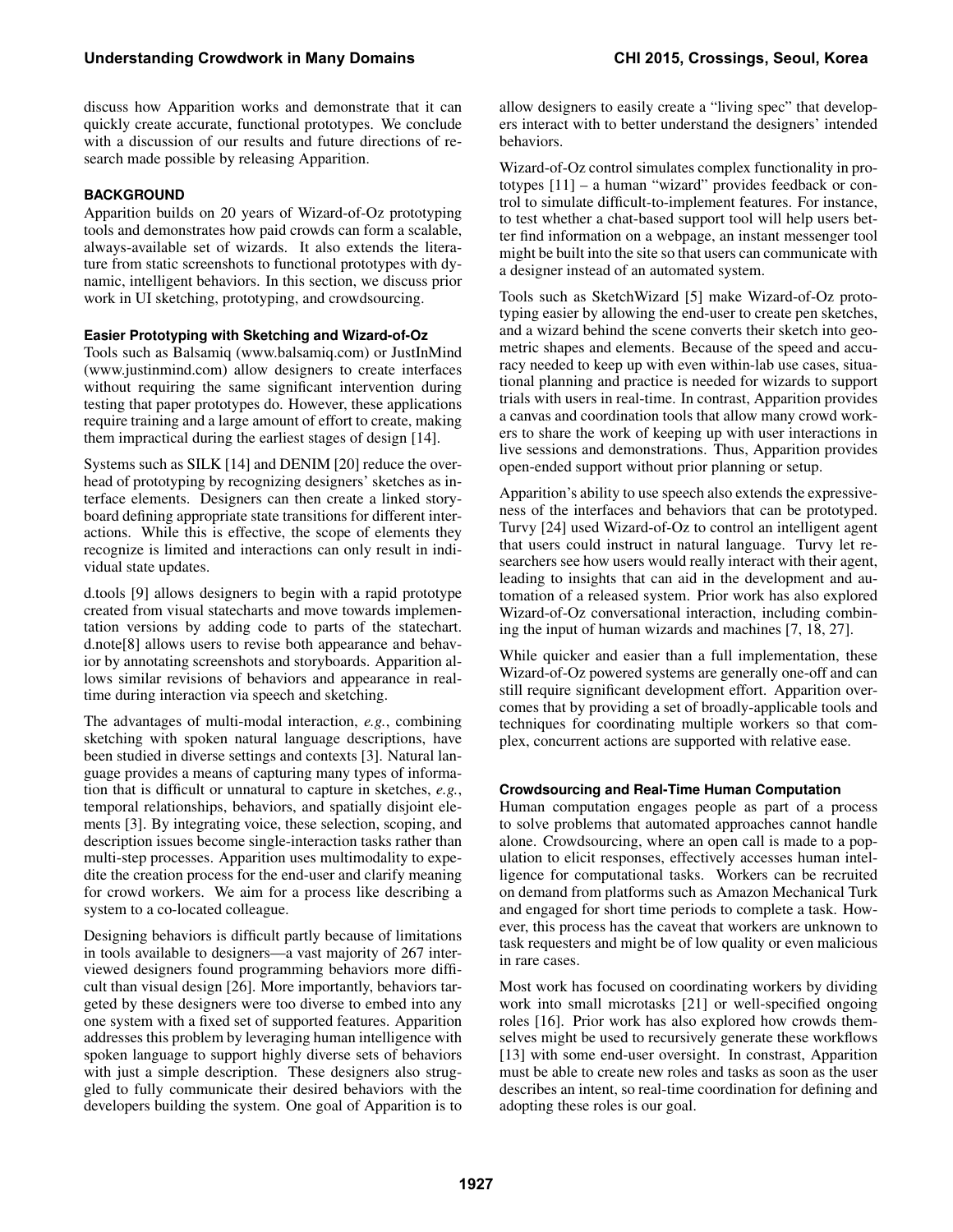# **Understanding Crowdwork in Many Domains CHI 2015, Crossings, Seoul, Korea**

## *Real-Time Crowdsourcing*

Real-time human computation has been explored in systems like VizWiz [\[2\]](#page-9-16), which showed that the crowd could answer visual questions in less than 30 seconds, and Adrenaline [\[1\]](#page-9-17), which formalized the retainer model for bringing a group of crowd workers together in two seconds. Systems like Legion [\[17\]](#page-9-18) have explored how a synchronous crowd can work together effectively once recruited (in that case to collectively control existing user interfaces). Apparition allows the enduser to work with the crowd to produce an artifact.

Chorus [\[18\]](#page-9-11) engaged a group of workers in a conversational interaction with a user, using an incentive mechanism and memory space to encourage the crowd to act as a single consistent individual. Workers powering Apparition must also be consistent because prototypes must reliably function in the same way over multiple interactions with end-users.

## *Crowdsourcing for Drawing and Rapid Evaluation*

Crowdsourcing inherently provides access to individuals with diverse skills, which provides guidance to users during the design process [\[22\]](#page-9-19) and improves specific skills like drawing. Limpaechter *et al.* collected sketch data from a crowd of players of their DrawAFriend game and used the resulting model to correct user-drawn lines in real-time [\[19\]](#page-9-20).

Foundry [\[23\]](#page-9-21) allows end-users to create "flash teams", computer-mediated teams of expert crowd workers that were able to complete complex tasks such as design prototyping and animation that are produced by experts, rather than microtask workers, from the crowd.

Glance [\[15\]](#page-9-22) uses the crowd to help users explore video datasets by quickly marking arbitrary user-specified events. This divide-and-conquer process is common in crowdsourcing because it allows the inherent parallelism of the crowd to help solve problems faster. Apparition uses a similar division of labor to make complex, parallel control tasks possible, but unlike prior work in crowdsourcing, it supports worker selfcoordination and task-finding in real-time.

While existing Wizard-of-Oz approaches rely on a single user who is an expert with a particular system, crowdsourcing has the potential to provide an on-demand workforce that can be hired for exactly the amount of time needed to power an interaction. Crowds also have the potential for supporting more complex, parallel actions than single controllers could.

# **APPARITION**

Apparition's goal is to let designers create prototypes, complete with visual elements and behaviors, in real-time as they freely sketch and describe their ideas. To do this, Apparition connects the designer to a crowd of paid microtask workers who collectively translate the designer's intentions into a functional prototype in real time.

The primary challenges are:

- supporting synchronous editing of interface mockups
- avoiding repetitive work and production blocking
- allowing the crowd to upgrade the interface over time
- remembering behaviors so that the interfaces are immmediately Wizard-of-Oz'ed



Figure 2. Designers roughly sketch their interface while describing it in natural language (top). As they do, crowd workers collaboratively update the interface into a low-fidelity prototype (middle). Over time, the crowd workers further improve its quality (bottom). As these interfaces are created, they are immediately functional, even when adding complex behaviors via collective Wizard-of-Oz control by the crowd.

#### <span id="page-3-0"></span>**System Architecture Design**

Apparition can be run from any device with a web browser, making it possible to generate interfaces in settings where generating high-fidelity UIs is currently impossible, such as from a mobile device. Audio is streamed from the user to each crowd worker using Adobe Media Server. Users can pause the audio stream at any point they wish (for privacy).

Designers begin by sketching a low-fidelity version of their interface using either a pen and tablet or a mouse. Automatic gesture recognition identifies user strokes when possible (similar to SILK's approach [\[14\]](#page-9-1)). This is done using a specially trained \$1 Recognizer [\[29\]](#page-9-23). If the recognizer cannot confidently classify and convert the sketch into the UI element it represents, Apparition asks workers to produce a higher fidelity rendering in real-time by using simple visual prototyping tools provided to them.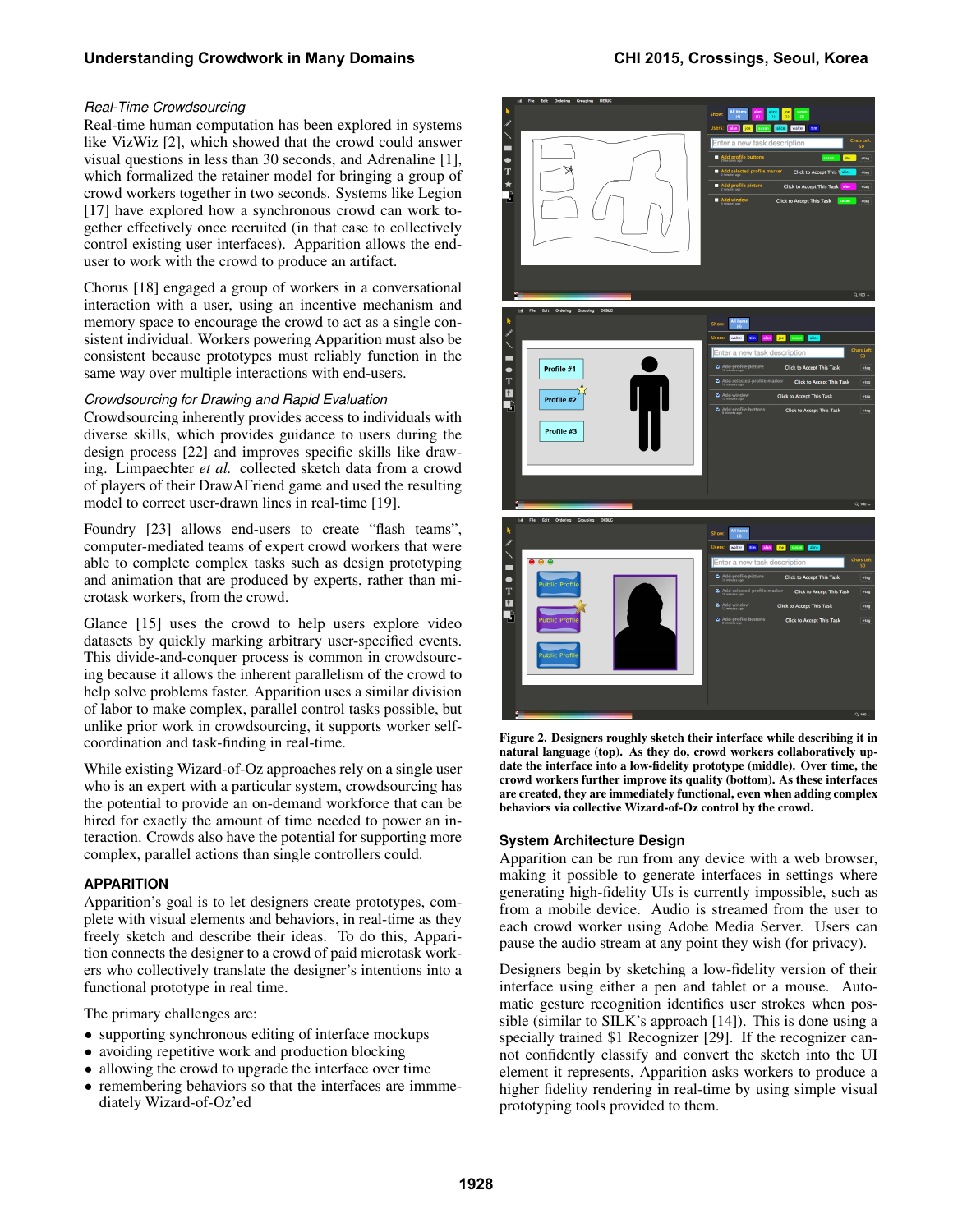To bring the interface to life, behaviors can be animated by moving, adding, and removing elements on the canvas. Natural language descriptions help the crowd fill in details of both the interface layout and behaviors despite minimal content in the initial sketch. Thus, designers can quickly iterate on their ideas without having to sketch each version in detail.

While beyond the scope of this paper, it is worth noting that our approach can even work without the user directly sketching their idea on real media (*e.g.*, paper or whiteboard). From a verbal description or gestures viewed via a webcam to help ground the layout, workers can still get a rough idea of what the designer intends and render it.

Below, we describe operational aspects of Apparition and discuss features that allow workers to coordinate effectively to create prototypes within seconds of when users initially sketch them. These design decisions were made over the course of building Apparition during informal evaluation sessions with dozens of in-person volunteers, workers from Mechanical Turk and oDesk, and other contributors.

# *Canvas*

Apparition's canvas is a version of SVG-Edit (code.google.com/p/svg-edit), a browser-based vector graphic editor, that we modified to support multiple users. Our synchronized version uses Meteor (www.meteor.com), a JavaScript framework that allows us to quickly share information between clients. Each worker connects to an active session and can see the actions of others as they work. The core tool is similar to Google Draw, but it includes custom features making it possible to coordinate groups of workers creating, editing, and animating simultaneously something Google Draw was not designed to do.

Apparition improves efficiency of workers with a library of standard interface elements. The most common of these are provided as top-level elements in a toolbar (seen on the lefthand side of Figure [1\)](#page-1-0). For the larger set of less frequently used elements, we provide a search tool suggesting UI elements based on partial, related, or non-exact element names, for example "profile", "tab", or "star." Search helps prevent workers from spending too long browsing for an element that does not actually exist.

# *Roles*

Apparition synchronizes canvases so that designer(s) and crowd workers always see the current design. Roles can also be defined for different user groups. The information shown and synchronized can be modified to best fit the needs of each type of user. For example, designers may not need to see worker to-do items (discussed later) or workers' in-progress elements, so these are synchronized after completion. Conversely, a user's input is shown immediately to workers.

Workers can also see who is online, and each worker has a globally consistent and unique color assigned to them. This color code applies to all interactions that a worker has with the system, so other users can get a sense of what actions are being performed by a single individual. This helps with semantic grouping and understanding what tasks others are performing — key elements in maintaining coordination.

# **ENABLING REAL-TIME WORKER COORDINATION**

No one worker can keep up with a designer who is sketching and describing interfaces in real time. Once a worker has converted each sketch element or behavior task—each of which can take several seconds—the designer has long since moved on. For people, understanding is not typically the roadblock in this setting, but rather creating the grounded representation of the described concepts quickly enough. In early versions of Apparition, workers fell prey to diffusion of responsibility [\[4\]](#page-9-24), and all would wait for someone else to pick up each task. Making Apparition responsive required a method for coordinating workers around very open-ended, potentially subjective tasks such that they do not conflict or repeat work.

To solve this problem, Apparition uses a write-lock coordination mechanism that allows workers to self-manage task delegation in real time.

# **Naive coordination fails**

To coordinate workers and ensure that no task is missed, even when the designer is speaking quickly, Apparition uses a todo list that synchronizes short messages from the system and workers to other workers. The intention is for this to-do list to populate automatically as the designer works. Using a partially-automated to-do list prevents the latency issues associated with completely manual curation of this set and any resulting duplicated work.

Apparition automatically groups nearby sets of sketches into a single unit and assigns them as a to-do item in the list. By mousing over the to-do item, workers can see which canvas elements are being referenced. Workers can claim to-dos and add new ones if desired. In addition, sketches that the gesture recognizer captures with only medium confidence are automatically converted into to-do entries. This approach strikes a balance between the benefits of automatic guessing and the risks of introducing errors.

Unfortunately, our early observations were that this approach produced significant conflict. Workers focused on their selfdefined tasks and often missed looking at the to-do list on the side of the screen at a critical time. This resulted in blocking actions where multiple workers would try to complete the same task — in the worst case, accidental conflicts caused work to be undone.

Ad hoc leaders with delegation power can be extremely effective for short-lived teams [\[12\]](#page-9-25). Thus, we tried specifying some workers as "managers" who could create tasks and assign others to tasks. However, requiring that a worker first tag and route a task introduced unacceptable latency.

# **Write locks enable effective distributed coordination**

The to-do list was insufficient because workers placed their primary attention on the actual canvas. In other words, it was not a problem of the input jobs, but a problem with writelocking the actual "data".

To overcome this, we added a form of informal write-locking where workers can click a location and drop an "in-progress" marker that tells other workers that they are working in that general vicinity (Figure [3\)](#page-5-0). These markers do not actually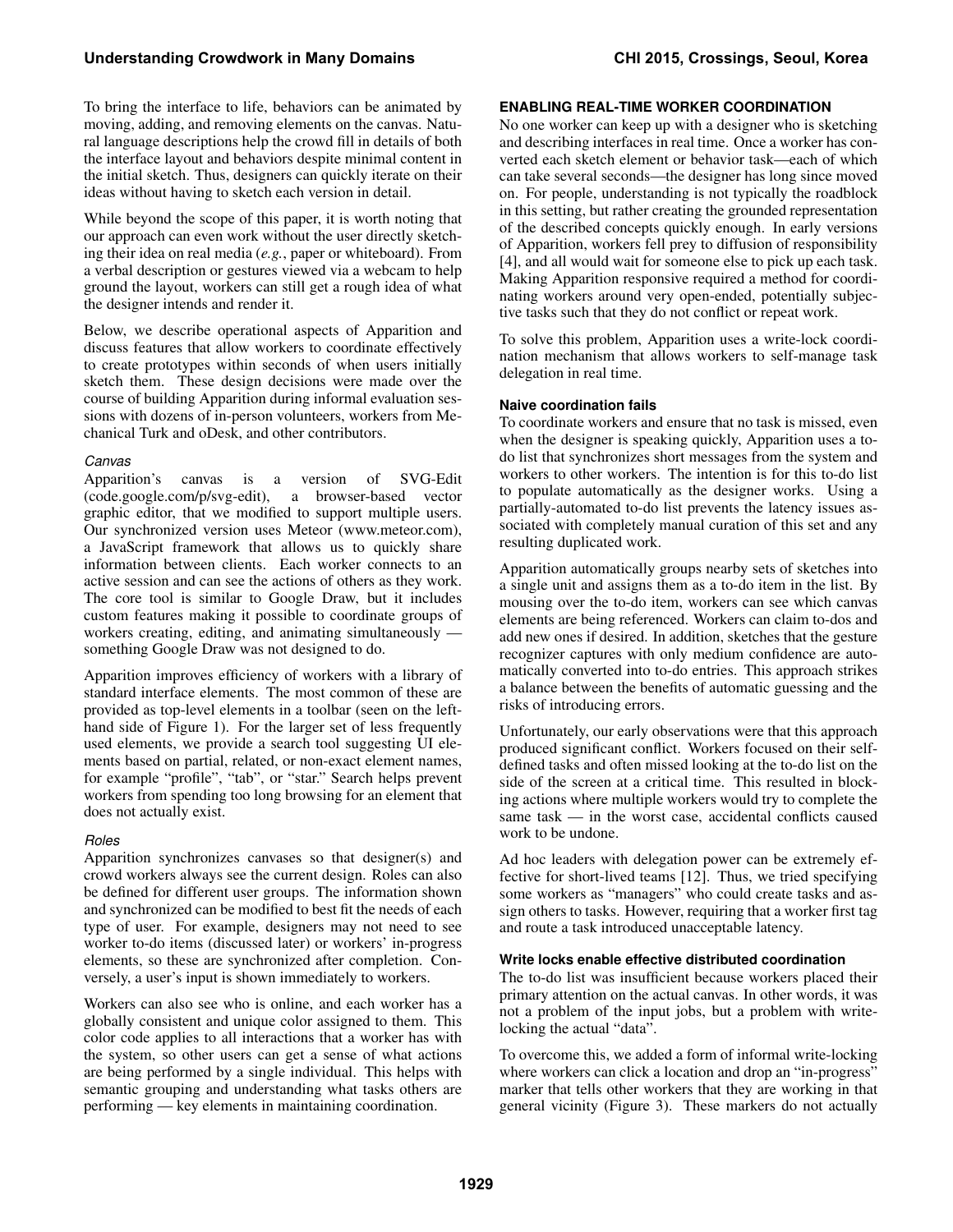

<span id="page-5-0"></span>Figure 3. An example of Mechanical Turk workers using "in-progress" markers in a live trial. Each worker's marker is a different color (here, green for worker 1 and blue for worker 2) translucent to interface elements and editing actions and can be added in two clicks. By making it easy for workers to signal to others what they are working on, production blocks and repeated work are avoided.

prevent any edits within the designated region, but they allow a worker to signal to others that they are working on a task associated with this area. Markers can be tied to specific to-do entries, or they can be used in place of them when no text is needed to describe the task that they are performing based on context. At most one of these markers is visible for any worker at a time, and placing a new one automatically removes the prior one. While they are displayed on top of all canvas elements, markers are partially transparent and completely un-selectable, preventing them from blocking others who are currently editing canvas content.

Because we typically expect fewer than 10 workers to be present simultaneously, these markers also do not clutter the interface as it is being edited. They also do not appear to endusers, who only see the results generated by workers, not the coordination elements they use.

Using these markers, workers self-manage and implicitly or explicitly claim elements of the to-do list. This increases parallelism and reduces conflicts.

#### **Supporting Concurrent Editing: Replace-at-Layer**

One significant hurdle to concurrent editing in small regions of the document arises from element layering. The most common practice of visual design tools with respect to layering is to have the layer index of an element be determined by the temporal ordering of creation (as seen in Adobe Photoshop, Google Draw, etc.). This means that if a window is sketched and then a button is drawn, the button will be one layer above the window. This is a natural interaction in single-user settings — but when a crowd of workers is simultaneously editing a single region of the canvas, replacing a window sketch by adding a window element to the canvas results in the window element arriving as the top-most selectable and visible item, covering up any other elements that other workers might be attending to. This leads to a production block for everyone working in that area, and in practice, often leads to errors being introduced by workers performing actions not meant for the now-topmost window.

To overcome this, we added a *replace-at-layer* feature that lets workers select a sketched figure, create a replacement element, and then replace the sketch with the new element at the same layer index in a single operation. This means that workers can create elements behind others in a single click.

To prevent mistaken operations, replace-at-layer first checks for spacial proximity to see if the new element overlaps with the same approximate region (in our case 150% of the size of the original sketch). We also require the worker to explicitly select the element they wish to replace first, as a separate selection action, so that the automatic selection of an element after initial creation will not be used to trigger a replacement (so that sequential creation operations can be done seamlessly). An optional replacement confirmation message can also be enabled if a safety check is desired. Once we have determined that the worker intends to replace a given element, we find that element's location in the display stack, remove the initial sketched element, and then add the worker's newly-created element at the same relative location (above and below the same content as the original sketch).

## **Protecting Against Malicious Workers**

During initial trials, we saw that reliability might be a concern, as it often is with crowdsourcing tasks. We ran five trials with three workers in each. In three of five trials, one worker moved elements out of place, negatively impacting the final result. In two of these cases, that worker was the last one to edit the prototype.

To address potential worker confusion, we added tutorials and examples. To flag malicious or contrarian workers from disproportionately impacting a task, we looked at the history of workers' operations. If a worker is performing a specific action repeatedly over time, the system flags them as potentially malicious. For example, a user removing many elements created by others (where no other worker finds that those elements need to be removed) might be deleting useful elements. On the other hand, a worker creating a large set of elements when others are not might be spamming.

## **INCREASING FIDELITY AND ADDING BEHAVIORS**

In this section, we explore how Apparition can move beyond quick mock-ups and static interfaces by making these interfaces improve themselves over time and come alive.

#### **From Mock-Up to Polished Prototype**

Apparition's real-time nature means that the level of detail of the immediately-available interface is limited — we don't want workers to spend extensive amounts of time worrying over small details. However, over time, workers can refine elements to create a more polished version. This additional time might arise when the user leaves for a period of time, such as for lunch, overnight, or over a weekend. As such, we assume that this additional interface refinement can operate as an asynchronous offline process.

To draw on prior work that has shown parallel prototyping leads to more creativity [\[6\]](#page-9-26), we use a branch-and-merge algorithm similar to Multiverse [\[25\]](#page-9-27). When users set the system to "bake in" mode, they select time and cost bounds and Apparition automatically begins to create parallel copies (typically 3-5 per round) of the current interface. Each of these copies is distributed to multiple crowd workers who work to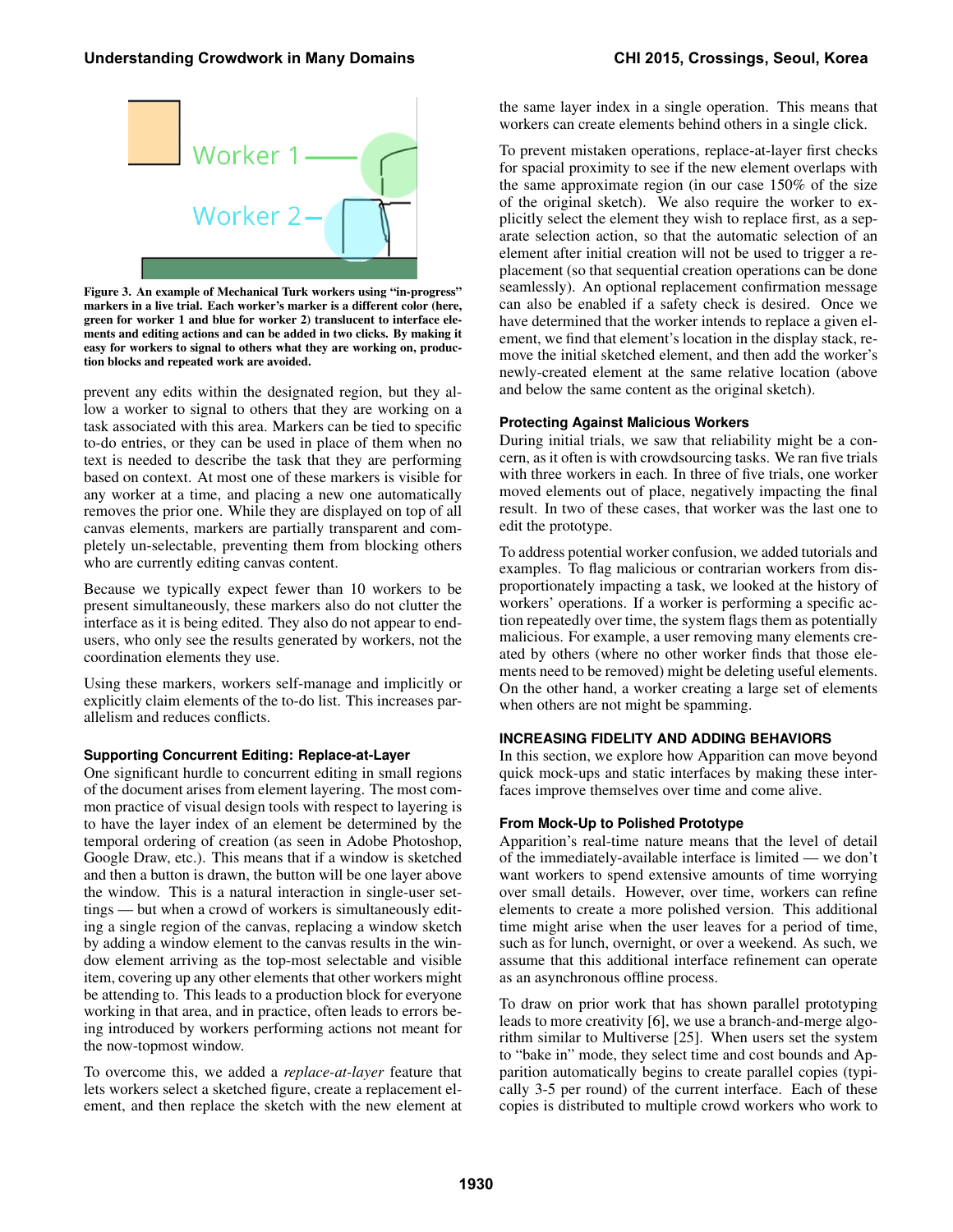improve the existing prototype either synchronously or asynchronously (in our experiments, we allow for either depending on workers' arrival time). For context, workers are also able to access the original user descriptions of the interface (via audio and screen recording).

Once several different workers (typically 5-8) have contributed to each prototype, the final results of each are shown to a new group of workers to select the best version. The winning version is then copied into multiple universes for the next iteration and those are again redistributed to new workers. This iterative process continues as many times as the time and cost bounds will permit. At the end, the result is a single "best" refinement of the original mock-up. For example, in Figure [2,](#page-3-0) we can see the initial sketch in the top frame, the immediately-available version in the middle, and a more polished version that was created a few moments later, after workers had time to find graphic resources on the web.

# **Prototyping Interactive Behaviors**

We have described how Apparition allows designers to quickly see an improved version of the interface they describe, and given more time, see an even higher-fidelity version if they choose. But interfaces are not static artifacts.

Apparition allows designers to describe the desired behavior of their prototype out loud, and then immediately interact with a working version of their interface. Workers hear the description of the correct action and then can immediately Wizard-of-Oz the behavior as needed. To modify or correct results, the end-user can simply describe them verbally and click if direct reference to an object is needed.

The to-do list can again be used by workers to coordinate roles in supporting repeated interaction. For simple behaviors, such as popping up a window, workers might be able to accept multiple tasks, while for more complex behaviors, such as controlling a character in a video game so that it hides from the player as they move, a worker might need to focus on only that task. Once a worker has assigned themselves to a task, they can continue to monitor it until they choose to leave or hand off responsibility.

# *Showing User Interactions*

When describing to-be-supported actions in natural language, users often will use language that requires supporting context to understand [\[10\]](#page-9-28). For example, if a user says "When I click *here*, the value of the counter will increase," the position referenced by "here" must be specified. While this is done naturally in communication between co-located individuals, Apparition supports this using a shared visualization of user interaction on the canvas. When a user clicks a position on the canvas, the point where they clicked is displayed as a dot animation to all workers. The animation lasts ∼2 seconds, but when paired with speech, it provides a clear signal to workers. Support for swipes and other gestures using line animations can also be added. These gestures support not only referential phrases, but also interactions with the interface that are not mentioned in speech directly.

# **Adding Constraints**

While Apparition's prototypes are meant to be dynamic, users might want to specify that some sub-component of their system is complete, while wanting others to be improved or iterated on. Apparition lets users specify elements which should be "locked" in place as immutable either at the beginning of any round during the UI refinement process or during editing in a live setting where animations might otherwise move a given element. When a canvas-wide lock mode is toggled, these elements are made immutable for both workers and users to prevent these locked elements from being modified during interactions.

However, freezing an element in place is not always the right constraint. In some situations, users might wish for an element to simply remain in a certain region or have a certain range of motion during animation. For example, a user may want to bound a map pin to stay within the map. To allow for this, users can define bounding boxes around elements that restrict the motion of that element to a specific region when lock mode is activated.

In combination, locks and bounding boxes help workers create accurate animations and effects with minimal effort. For example, to create an accurate slider animation, a line or bar can be locked in place, and a handle element can be restricted to a narrow horizontal region on top of that line (Figure [4\)](#page-7-0). Then, when the canvas is locked, workers are only able to move the handle of the slider along the axis, and only within the bounds of the corresponding line element. This avoids jitter and makes the animating worker's task simple.

# **EXPERIMENTS**

To verify Apparition's ability to create interface prototypes in real time, we first selected a set of five common interface types to mock up and had a UX designer create napkin sketches of each as a starting point. We added appropriate behaviors to each, resulting in the following data set:

- Map viewer: Contains zoom bar, divider bar, main window, and selector buttons  $(x3)$ . Behaviors – zoom in  $(x3)$ , zoom out  $(x3)$ , click to change window contents  $(x4)$ .
- Profile manager: Contains divider bar  $(x2)$ , main window, and selector buttons  $(x6)$ . Behaviors – zoom in  $(x3)$ , zoom out  $(x3)$ , click to change window contents  $(x4)$ .
- Document editor: Contains main window, option buttons  $(x2)$ , back arrow, and selector buttons  $(x5)$ . Behaviors – button click to change window contents (x3), button click to change button color (x6).
- Platformer game (*e.g.*, Super Mario Bros.): Contains  $-$  game character, separated ground  $(x2)$ , large floating block, small floating block, stacked boxes (x3), and sun. Behaviors – move to clicked location (x4).
- Real-time strategy game: Contains player character, enemy characters (x3), radar, control menus (x2), divider bar, menu button. Behaviors – follow player character with 3 enemies  $(x2)$ , follow player character with 3 enemies  $(x3)$ .

We recruited 46 workers from Amazon Mechanical Turk using LegionTools [\[15\]](#page-9-22), a tool for quickly recruiting and directing synchronous crowds of workers. We ran 10 trials, two for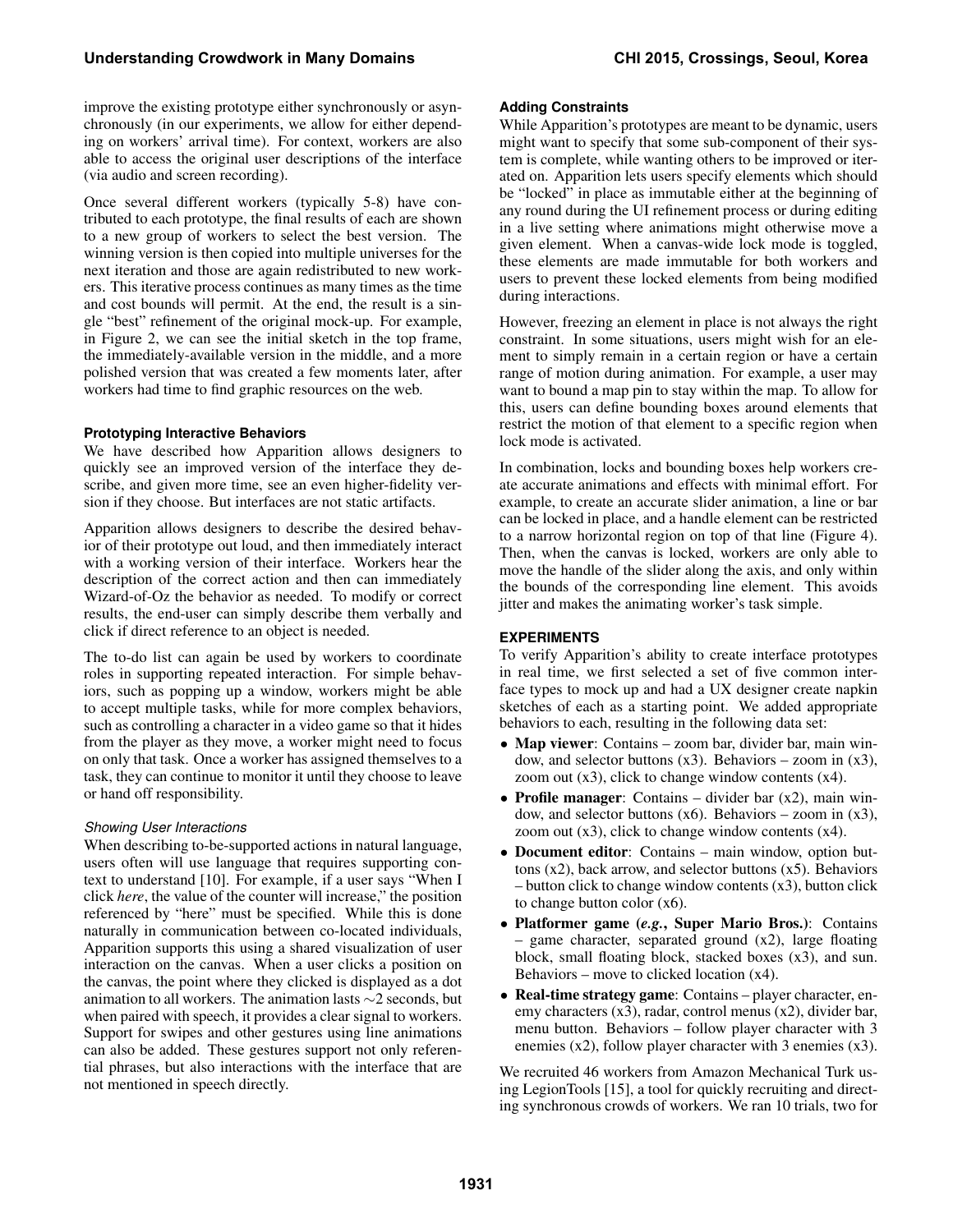

<span id="page-7-0"></span>Figure 4. An example of an interface being created during one of our trials. End-user input consisted exclusively of a pencil tool and natural language speech, which workers converted to UI elements.

each of our five example interfaces (with 23 workers in each half). Trials were moderated by a researcher who acted as the end-user and tried to re-create the mockups we obtained from the UX designer. Each trial lasted approximately 5 minutes for workers, including the tutorial, and paid \$0.95 (\$19/hour). We limited our tasks to U.S.-based workers with an approval rate of at least 90%. We recruited 3-6 synchronous workers to convert the interface that they were shown. The task consisted of both a *creation and editing* phase, as well as a *behaviors and actions* phase. In half of the trials, workers did not have access to "in-progress" markers, while in the rest they did.

We measure precision using the number of actions taken that were intended by the requester and recall using the number of actions intended by the requester that the crowd completed. If, after a short while, the request had to be repeated or highlighted to workers, the first request was counted as a miss and the second question counted as a separate instance.

#### **8 Seconds from Sketches to Interfaces**

Creating and editing interface elements includes all steps taken by workers to convert sketches to real elements, create or remove elements from verbal cues, change an element's static position, resize elements, and change their color. These actions had a median latency of 8.3 seconds (mean 10.9s,  $sd = 6.2$ s), with 90.8% precision and 97.6% recall.

# **Workers React with Behaviors in 3 Seconds**

Behaviors and animations include any element placement, coloration, dynamic movement, or visibility that is an effect of interacting directly with the interface (*e.g.*, clicking a button), rather than a direct user request to change the state of the interface. Performing these actions had a median latency of just 3 seconds (mean 3.6s,  $sd = 2.3$ s), and achieved 92.9% precision and 90.5% recall.

## **In-Progress Markers Prevented Production Blocking**

We found that workers were very willing to use in-progress markers when they were available: 72.2% of all workers used markers during the live session, and they were used in all sessions in which they were available. An average of 7 markers were placed per trial (median 7.5s,  $sd = 6.67$ s), making the average per-worker usage 2.7 times per session.

Markers helped workers avoid redundant or conflicting work, which appeared to result in fewer scenarios where no worker completed a task because they were unsure of if others were already doing it. This resulted in a significant improvement from 82.3% recall in the trials without markers, to 97.0%  $(p < .05)$  in the trials with them. While marker use also resulted in higher precision (94.8% with markers versus 90.4% without them), this difference was not significant ( $p > .5$ ). Latency was also not detectably impacted  $(p > .8)$ .

Markers were almost exclusively used for creation tasks, specifically when the creation task was grounded by a sketch. This means that it overlaps significantly with the use case of the to-do list. However, as expected, we observed that the usage of the to-do list was almost entirely replaced by markers in three of our five trials with markers. In only one case was a marker used to denote ownership over a behavior.

# **DISCUSSION**

Our evaluation suggests that Apparition can keep pace with designers, transforming each sketch element within eight seconds into a higher-fidelity representation. Once created, the prototype quickly reacts to user input. The result: a user could step up to a tablet, sketch a game of Super Mario Brothers, and start playing it within seconds.

We envision designers receiving feedback far more quickly than they can using methods like paper prototypes. Apparition allows iteration within a brainstorming session or meeting and allows users to immediately see how their changes would affect the interface, reducing the need to speculate. This may result in more helpful feedback from early users. The crowd itself can also provide feedback. Prior work has explored how individuals can get feedback from crowd workers during the design process [\[22\]](#page-9-19).

Apparition can be used with non-microtask crowds as well. For example, in a design meeting, designers themselves may act as crowd workers to help flesh out their own or others' ideas and view the resulting interactions. More reliable expert workers can also be recruited from contract-work sites, such as oDesk or Elance. These workers can be especially helpful when producing higher-fidelity versions of the desired interface. These workers can include graphic artists and designers, as well as programmers who implement functionality that the end-user designer did not but that still requires only an amount of effort reasonable for the targeted fidelity.

# **Deleting Content**

One of our concerns when designing Apparition was that malicious or confused workers might delete parts of the interface while the user was designing. To prevent this, we designed a tool to detect unilateral actions such as deletes and catch potentially-malicious workers. However, our trials encountered no examples of malicious workers deleting valid content. Instead, there were two instances where a worker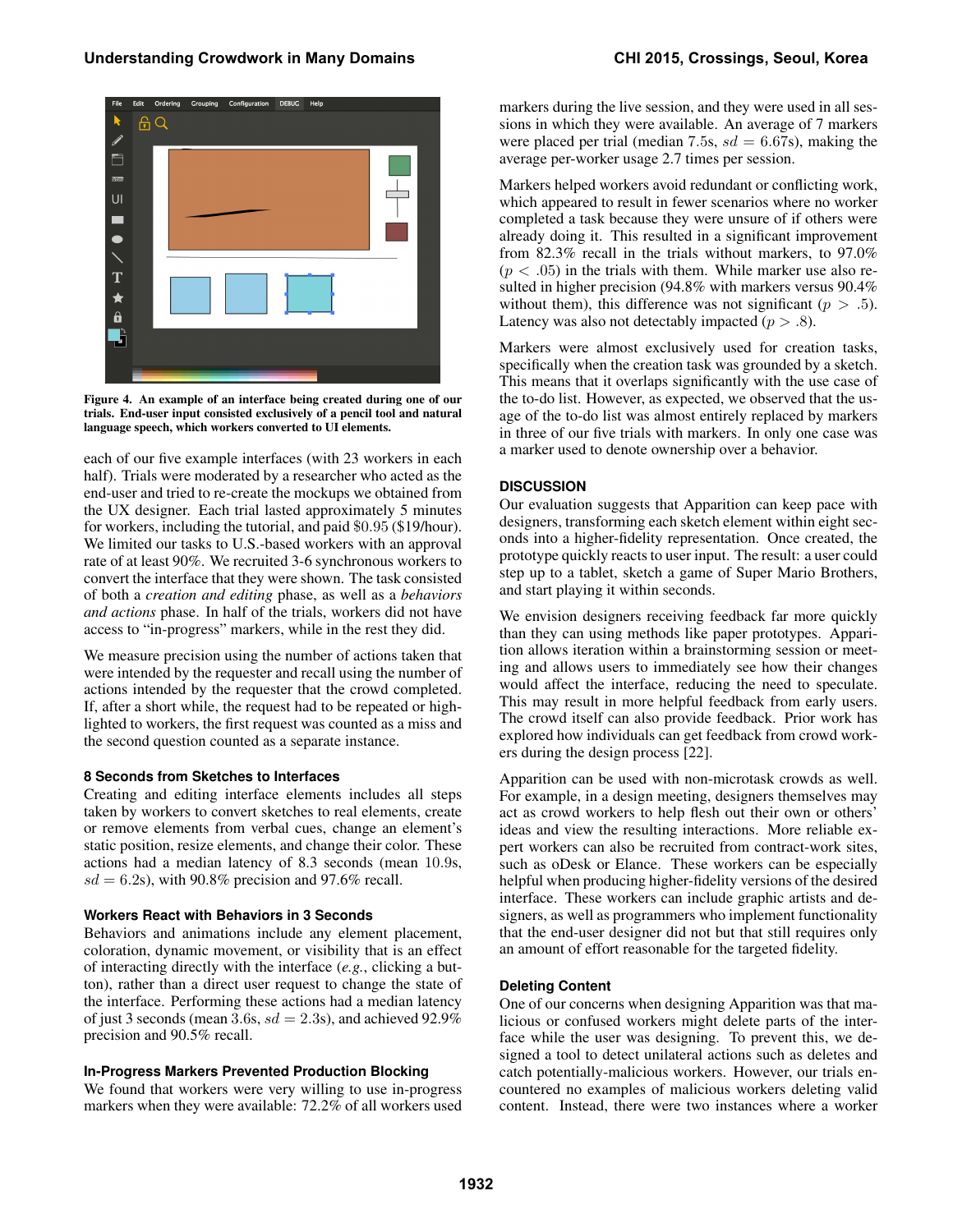

<span id="page-8-0"></span>Figure 5. In some of our trials, workers hesitated to delete content. This resulted in valid elements being drawn on top of, but not replacing, user sketches (possibly because workers were not comfortable deleting what the user created). Future versions of the system will automate approaches to replacement.

mistakenly added content. From the usage, both cases appeared to be caused by accidentally selecting a tool, and then trying to select content (resulting in an element created along the intended drag path).

Interestingly, we found that workers' hesitation to delete content caused many more issues. In extreme cases (Figure [5\)](#page-8-0), these remaining sketches detract from the visual aesthetic of the prototype and create problems with motion-based behaviors by leaving a sketched copy of the element in its original location, adding to clutter.

Our element replacement tool was meant to overcome some of this. While it helped in several settings, it was calibrated to work only when the system was extremely confident in the placemen. Even then, it prompted for confirmation. In future versions, we will slightly loosen these restrictions and explore methods for intelligently determining appropriate replacement situations based on the locations and sizes of the elements, input from the gesture recognizer.

# *Remembering Interface Behaviors*

As part of our UI behavior and animation experiments, we asked workers to perform simple actions based on user input. Because these actions are defined in natural language and not repeatable, workers are required to remember what behavior was requested. For instance, if told that a certain action should be performed in response to a certain button being clicked, the crowd is expected to remember the association. To test how well the crowd can collectively remember behaviors, we conducted a small set of tests that asked the crowd to perform a behavior that was requested  $K$  interactions ago.

In our sample of 16 one-, two-, and "many"-ago interactions (with 3, 8, and 5 examples respectively), we found that the crowd was able to recall the correct behaviors and apply it in 81% of cases. Interestingly, the "many" cases were all performed correctly. This suggests that the crowd can reasonably recall behaviors that users describe, though longer-term memory will require methods for letting the crowd store information for future use either by themselves or others.

#### *Communication*

One common piece of feedback that we got from workers was that they wanted to chat with the requester and other workers.

Providing this feedback and between-worker communication channel will likely help workers better understand the task early on but runs the risk of distracting workers and slowing down response times [\[18\]](#page-9-11). Some workers were initially confused by the task, but others found the task to be easy to understand given prior experience with graphical editing tools. Over time, workers without this experience may learn how to complete our tasks. Nevertheless, this experience is common enough to be useful among workers on Mechanical Turk.

## **Limitations**

Our study focused on demonstrating that the collaboration environment that Apparition provides allows crowd workers to create prototypes within seconds. Our study did not use external design participants as end-users so that we could control the settings and designs more carefully. In the future, our goal is to release Apparition, allowing us to explore how realworld use of intelligent prototyping systems can impact the design process.

# **FUTURE WORK**

Our results with Apparition demonstrate that it is possible to supply synchronous crowds with relatively light-weight coordination tools and enable them to create interfaces and behaviors within seconds of their original description. Future improvements will aim to make the process appear more seamless to end-users by letting crowd workers prepare changes before making them visible, while preventing redundant work by leveraging the fact that workers actively use markers.

#### **Programming Crowd Functions**

Complex behaviors can also rely on a series of descriptions given by a user. However, we assume that the crowd is dynamic and that workers come and go — no one worker can be relied upon to be available for a fixed span of time. To ensure that behaviors are retained even as the crowd changes, we need workers to be able to record the instructions for how to respond to input. Capturing this knowledge can be thought of as 'programming' a crowd function – it defines an atomic task that can be completed by any worker who arrives in the future. Currently, the to-do task description serves this role, but ongoing work will allow workers richer ways to pass on knowledge. For instance, they may annotate the canvas with animation paths or even point to recordings of past responses.

# **Automatically Capturing Behaviors**

Many behaviors are associated with actions that are repeated over time. We want to be able to not only allow the crowd to simulate these behaviors, but also to learn when these behaviors should occur. The simplest way to do this is to identify how a crowd worker responded to a user's input (such as selection), and ask them if this should always be the response. If so, then we can record the set of actions they take in response by bounding the sequence by the user input in the beginning and the worker marking the to-do item complete at the end.

Ongoing work will allow Apparition to replay action sequences automatically when the appropriate input is received. Workers and designers can mark this automatic action as incorrect if a situation arises where it is not appropriate. We